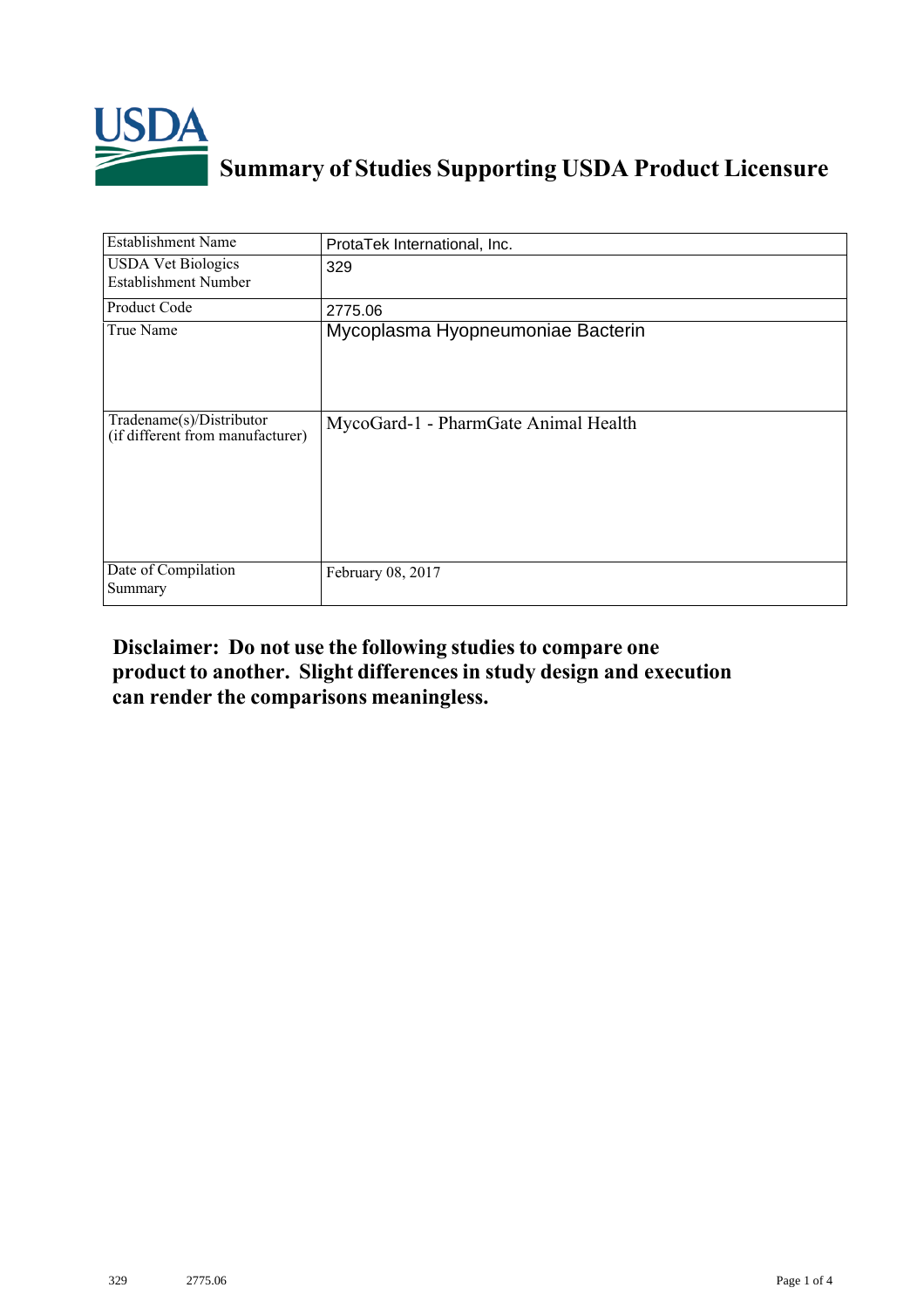| <b>Study Type</b>              | Efficacy                                                                                                            |                    |               |  |  |  |
|--------------------------------|---------------------------------------------------------------------------------------------------------------------|--------------------|---------------|--|--|--|
| <b>Pertaining to</b>           | Mycoplasma hyopneumoniae                                                                                            |                    |               |  |  |  |
| <b>Study Purpose</b>           | Efficacy against respiratory disease                                                                                |                    |               |  |  |  |
| <b>Product Administration</b>  | One dose, given intramuscularly.                                                                                    |                    |               |  |  |  |
| <b>Study Animals</b>           | Commercial pigs, 12 days $\pm 1$ day of age. 22 vaccinates and 21                                                   |                    |               |  |  |  |
|                                | controls.                                                                                                           |                    |               |  |  |  |
| <b>Challenge Description</b>   | All pigs were challenged 33 days after vaccination with                                                             |                    |               |  |  |  |
|                                | Mycoplasma hyopneumoniae.                                                                                           |                    |               |  |  |  |
| <b>Interval observed after</b> | Lungs evaluated 37 days after challenge for percent of the lung                                                     |                    |               |  |  |  |
| challenge                      | mass that was abnormal (consolidated).                                                                              |                    |               |  |  |  |
| <b>Results</b>                 | Summary of lung consolidation                                                                                       |                    |               |  |  |  |
|                                | <b>Treatment Group</b>                                                                                              | Lung consolidation |               |  |  |  |
|                                |                                                                                                                     | $0\%$              | $0.50\%$<br>↘ |  |  |  |
|                                | <b>Vaccinates</b>                                                                                                   | 11/22              | 9/22          |  |  |  |
|                                | <b>Controls</b>                                                                                                     | 2/20               | 18/20         |  |  |  |
|                                | 1 pig in the control group died, unrelated to the study, prior to<br>challenge.<br>Raw data shown on attached page. |                    |               |  |  |  |
| <b>USDA Approval Date</b>      | 12/17/2013                                                                                                          |                    |               |  |  |  |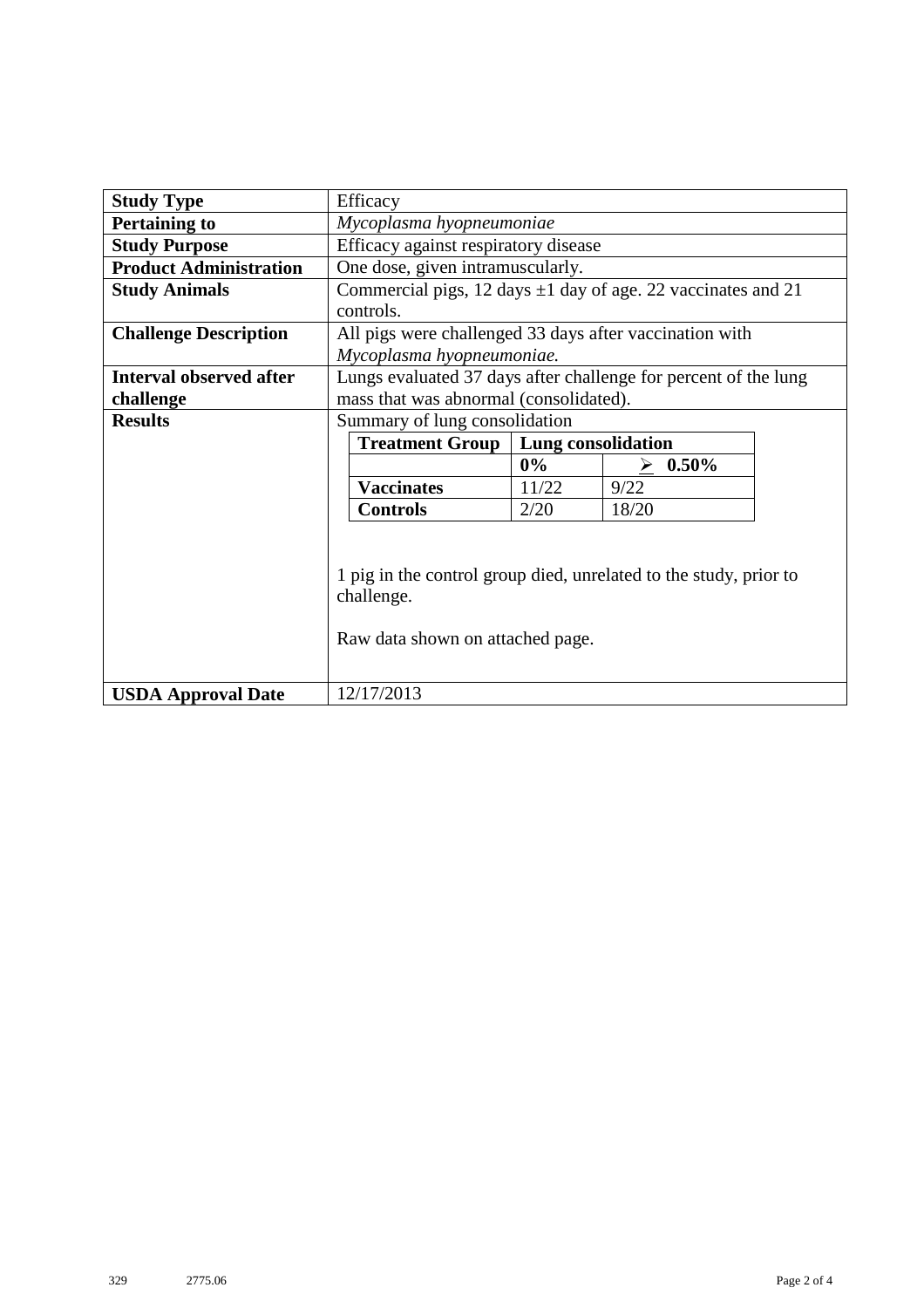| <b>Vaccinate</b> | <b>Control</b>   |
|------------------|------------------|
| $\bf{0}$         | $\boldsymbol{0}$ |
| $\boldsymbol{0}$ | $\bf{0}$         |
| $\bf{0}$         | 0.50             |
| $\bf{0}$         | 1.00             |
| $\boldsymbol{0}$ | 1.00             |
| $\boldsymbol{0}$ | 4.00             |
| $\boldsymbol{0}$ | 5.00             |
| $\bf{0}$         | 5.50             |
| $\boldsymbol{0}$ | 6.00             |
| $\boldsymbol{0}$ | 6.25             |
| $\boldsymbol{0}$ | 6.50             |
| 0.50             | 6.75             |
| 0.50             | 8.00             |
| 1.00             | 9.00             |
| 1.00             | 9.75             |
| 1.25             | 10.00            |
| 1.50             | 11.75            |
| 2.50             | 12.50            |
| 3.00             | 14.25            |
| 5.00             | 16.50            |
| 6.25             |                  |
| 15.50            |                  |

## **Lung consolidation scores (%), in order of rank:**